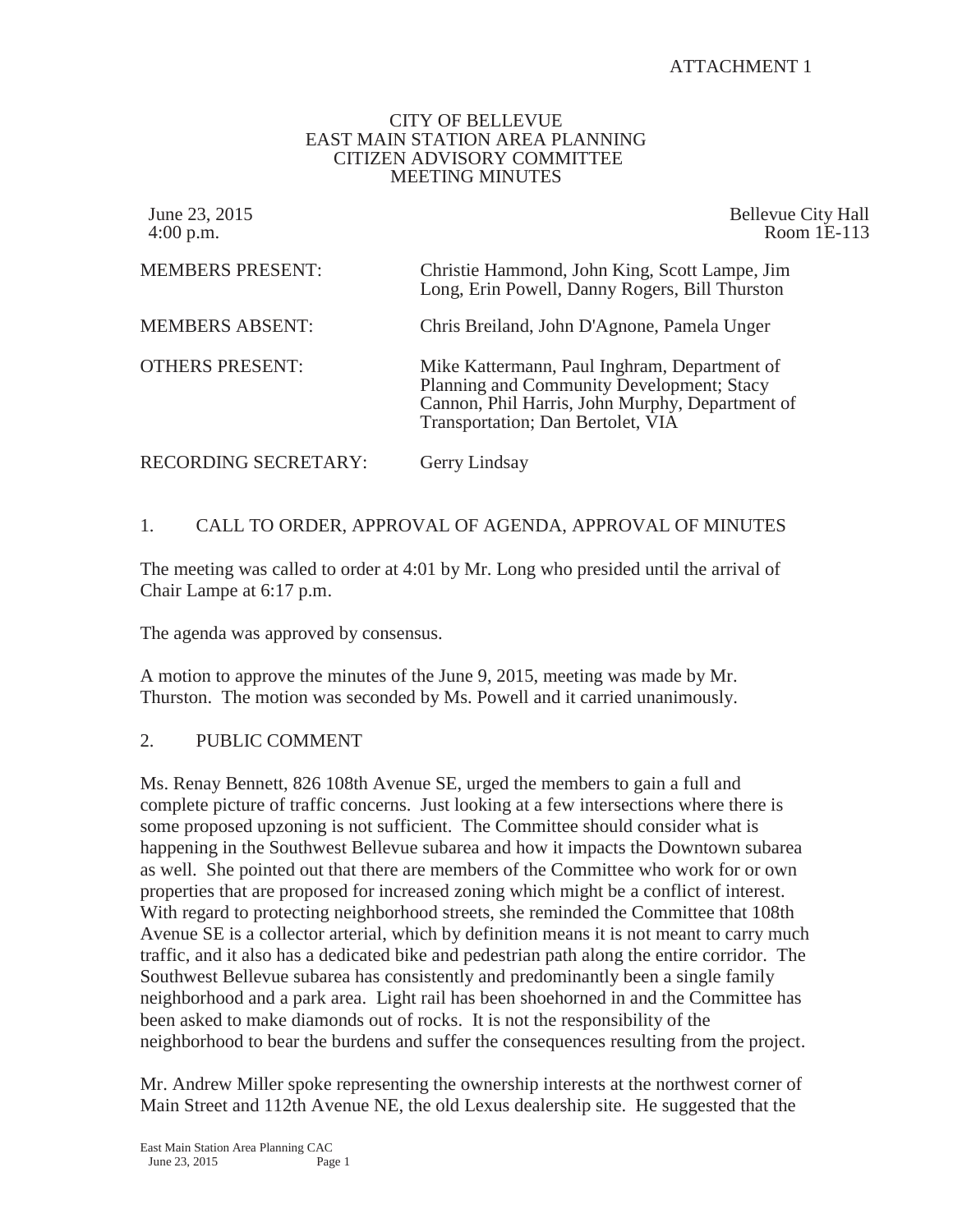Committee cannot conduct true station area planning because it has been prohibited from looking at the entire walkshed. The Committee's final report should reflect that it was hamstrung by that restriction. Almost half of the walkshed for the station is to the north of Main Street. In theory the Downtown Livability Initiative looked at the zoning for that area, but that CAC did not really consider the station and its walkshed. The relationship between the downtown and the station should not be ignored. Neither the Downtown Livability Initiative CAC or the East Main CAC is allowed to look at transit-oriented development in a way that will make the station successful. The success of the station will be measured in ridership, and ridership comes from the people who live and work in the walkshed. Not adding density and height on the three corners, while respecting the wedding cake planning concept, will handicap the future of the station. The intersection of Main Street and 112th Avenue is the front door to the East Main district and as such it should be viewed comprehensively in terms of character.

Leshya Wig with Wig Properties, 4811 134th Place SE, said the reason behind the need for more height and density on the Red Lion site is to be able to build something great for the community. The shorter the buildings, the bulkier they will be, and the less open space, pedestrian space and architectural features there will be. She stressed that there is no instance under Scenario 4 in which a building from the Red Lion site would cast a shadow on a home in the Surrey Downs community. The community has been clear about parking concerns associated with the light rail station and Wig Properties wants to work with the community to address that issue. One idea suggested to the city and Sound Transit would be to lease parking on the site to either entity for the light rail station after redevelopment occurs.

Senior Planner Mike Kattermann provided the Committee members with copies of a recent email exchange between a Surrey Downs resident and the city's transportation department in which concerns were raised about on-street parking occurring just outside the existing Residential Parking Zone, and concerns about pedestrian safety in the neighborhood.

Mr. Kattermann allowed that the property highlighted by Mr. Miller is indeed outside the purview of the Committee relative to land use, and he also wanted to make the Committee aware that the city's consultant, VIA Architects, is under contract to the property owner for that site.

# 3. DISCUSSION GUIDE FOR DRAFT RECOMMENDATIONS

Mr. Kattermann reminded the Committee that its charge from the City Council was to provide guidance to staff and the consultant; work on the station area plan; engage the community in establishing a vision; develop strategies to enhance the community and help to integrate the station with the area; optimize station access and use by pedestrians, cyclists and transit riders; address neighborhood vehicular access; and supporting the land use vision. The role of the Committee is advisory to the Council which has the final say. The East Link light rail project design, construction and mitigation falls outside the purview of the Committee, as is the Surrey Downs Park master plan and the new park at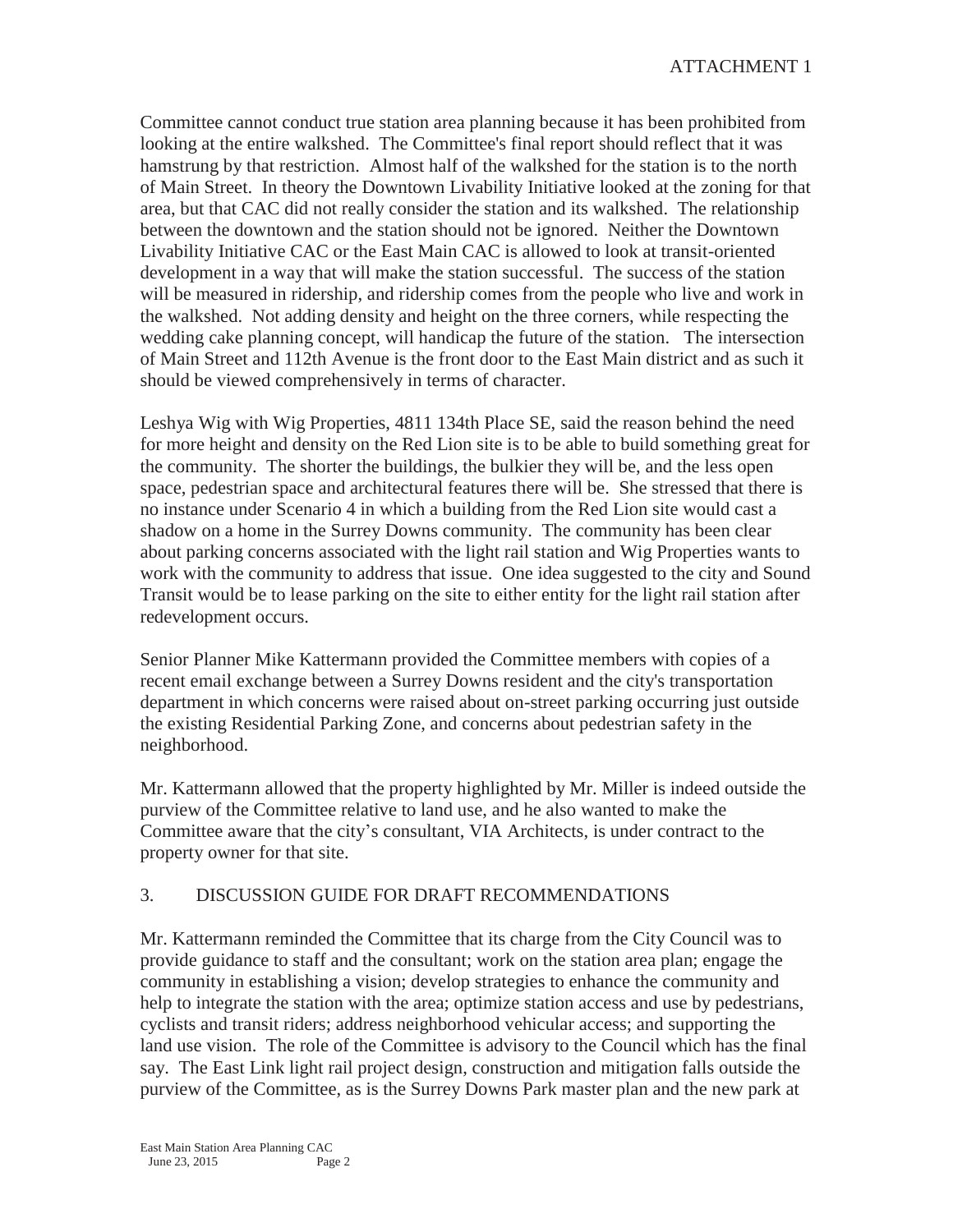Main Street and 112th Avenue SE.

Mr. Kattermann called attention to the Bel-Red steering committee recommendations and noted that they included a vision and a map. He pointed out that their preferred alternatives were fairly generalized. Additionally, certain of the principles that came from the Light Rail Permitting CAC design advisory statement were incorporated by this Committee, including an emphasis on place over project; housing as part of the mix; higher urban scale densities; a pedestrian orientation; tapering density adjacent to lower density communities; and integrating the station and the neighborhood. Mr. Kattermann sought from the Committee comments on the individual principles.

Ms. Powell commented that on some levels it seems as though the process is moving very quickly and she asked if the pace could be slowed down to allow the Committee members to get a better feel for the recommendations. Comprehensive Planning Manager Paul Inghram proposed moving forward with the process. In working through the issues the Committee may find it wants to spend more time on specific items. In that respect the pace will be determined by the Committee.

Mr. Thurston said he would prefer to see the pace not slowed deliberately, unless something of substance comes along that needs more review. Mr. Kattermann reiterated that the Committee can make those scheduling decisions as things move along.

Ms. Powell commented that the Committee will need time to digest the traffic issues. In doing so it will be necessary to look at more than just Main Street, 112th Avenue SE, 108th Avenue SE and Bellevue Way. It is troubling that the traffic studies seem to focus only on the peak hours. Mr. Kattermann said more time will be spent at the Committee's next meeting talking about traffic.

Working from Attachment 2 in the packet, Mr. Kattermann noted that the first principle dealt involves providing noise attenuation to the west from I-405. He said the noise consultant indicated that taller buildings will help to reduce noise from the freeway. While specific heights were not given, essentially noise has a line of sight relationship so where a source cannot be seen there will be less noise. To address the first principle, it will take buildings of different heights and various lineups along the freeway.

Dan Bertolet with VIA Architects commented that a 50-foot building such as those in Scenario 1 will attenuate a good portion of the sound in Surrey Downs. Of course, any buildings on the Red Lion site that are taller than 50 feet will be affected by the freeway noise. A continuous wall of buildings along the freeway would be the most effective at reducing noise for the existing neighborhoods. Typically office and hotel uses are located along freeways, but residential uses typically are not. If residential uses are included in taller buildings on the site, they will be impacted by the freeway noise.

Mr. Inghram commented that for purposes of creating a sound barriers, a solid barrier of buildings along the freeway is effective, but from the stance of design aspects a continuous wall is less aesthetic.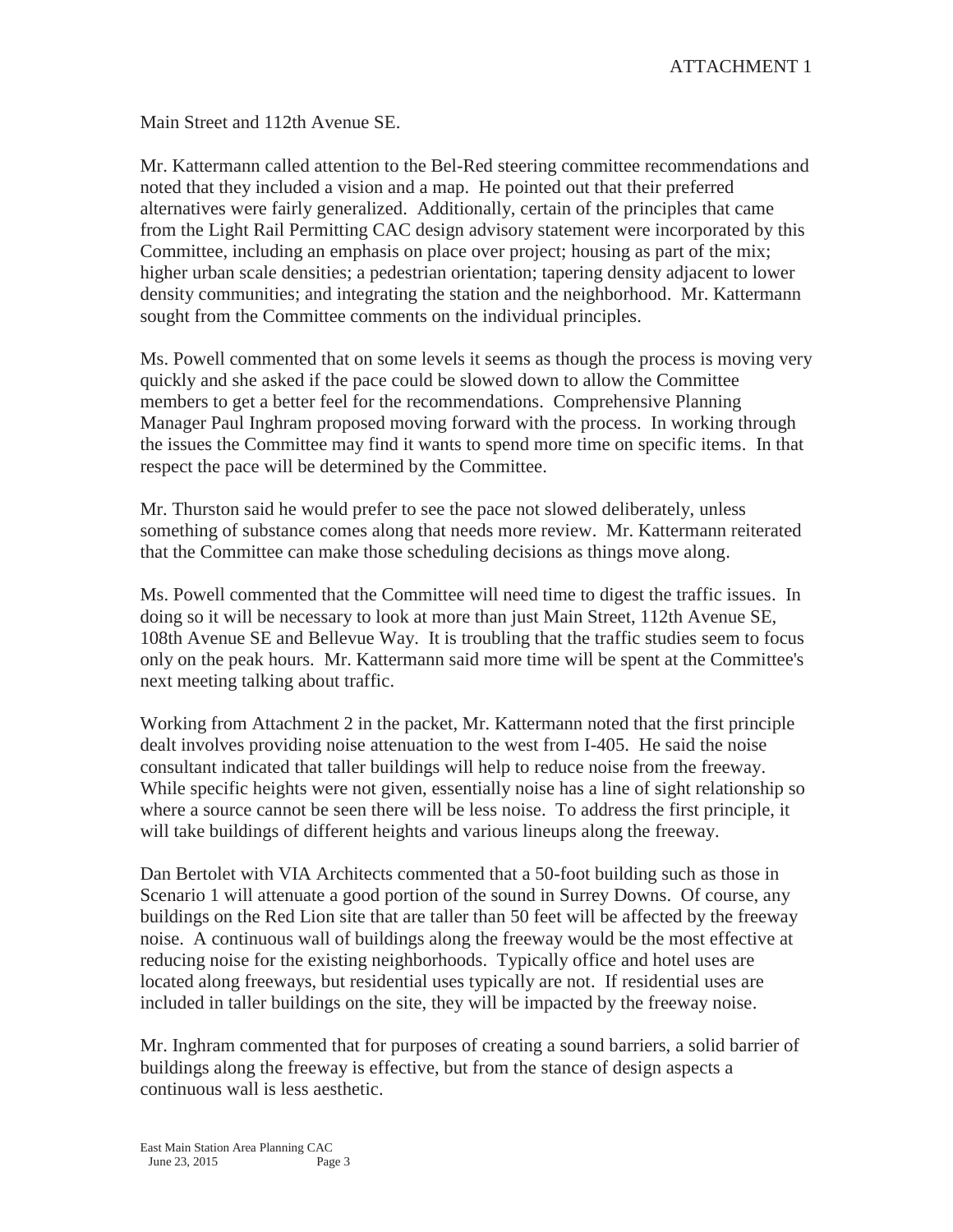Mr. Bertolet pointed out that if the majority of the overall capacity were to be sited along the freeway, the buildings along 112th Avenue SE could be lower.

Ms. Hammond said she moved into the Surrey Downs neighborhood in 1995. At that time the traffic noise from I-405 was constant but not overwhelming. Since then the noise has increased significantly. She said she could see a lot of value in putting taller buildings along the freeway, possibly staggered to avoid looking like a solid wall.

Mr. Thurston suggested that any development along the freeway will reduce the noise levels for the neighborhood and will be a win-win for everyone. He agreed that hotels are often located near freeways but even then the need for rooms that are quiet is essential to their success. Many people have indicated they would like to see residential uses on the Bellevue Club site, and that certainly would be in keeping with the notion of transitoriented development. The fact that residential could be in a tower would open up views of Mt. Rainier, and good design and building materials could stop the freeway noise.

Ms. Powell suggested that there are probably other ways to reduce noise for the neighborhood besides really tall buildings. Sound walls are often used along freeways to buffer the noise.

Answering a question asked by Mr. Rogers, Mr. Inghram said there is no precise way to quantify the degree to which development along the freeway will reduce noise for the neighborhood. It would be necessary to know exactly what the building heights would be, where and how large the gaps between buildings would be, and numerous other factors.

Mr. Rogers asked if it is within the purview of the Committee to comment on the aesthetics of development on the sites. For example, on the Red Lion site there could be a little courtyard or some kind of architecture that would stop 20 percent of the sound. Mr. Kattermann said while the Committee will not be able to design each of the sites, the Committee can comment on and make recommendations regarding general design and aesthetic principles.

Mr. Bertolet said the initial analysis from the consultant indicated that a building 60 feet tall could reduce sound by up to about half for the first row of houses in Surrey Downs. More in-depth analysis will be done on each of the scenarios as they get refined.

Ms. Hammond allowed that there are a number of ways to deal with sound. Sound Transit is not going to be providing sound absorption, they will instead be constructing sound abatement. There is a big difference between the two.

Mr. Kattermann said the Committee was free to recommend sound walls along the freeway, or buildings of a certain height, or a combination of the two as a means of reducing the sound impacts to the west.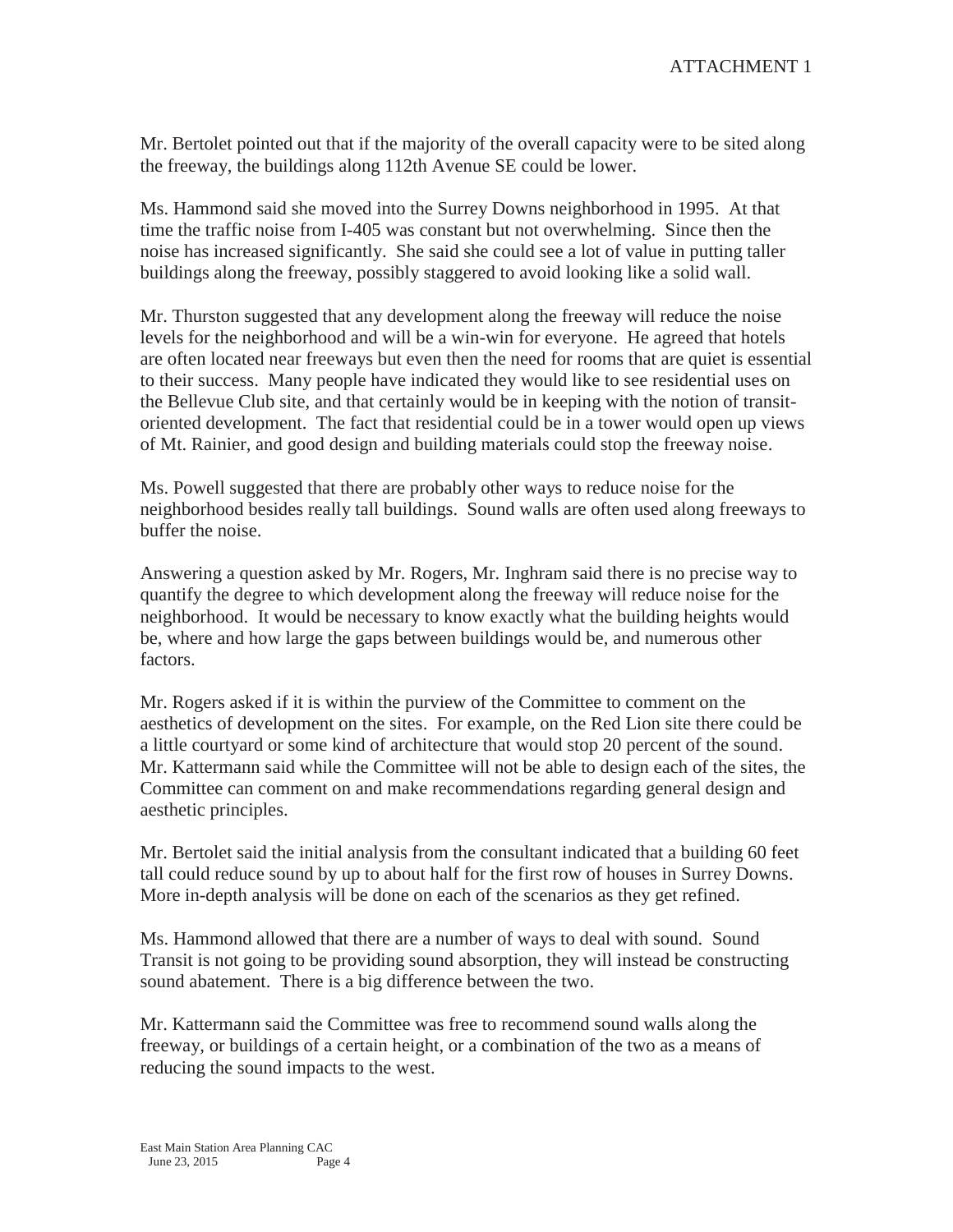Ms. Powell commented that the light rail project will include sound walls along the alignment, and that will help to reduce noise in the neighborhoods from the train operations. She also noted that she has stayed in hotels adjacent to freeways in which the building design and materials resulted in hearing no traffic noise at all in the rooms. Whatever height the buildings are near the freeway, and regardless of what use they are, it will be necessary to design them in ways to provide soundproofing. Mr. Inghram said hotels near freeways routinely incorporate soundproofing options, but the rooms tend to be closed units with air conditioning and no outside deck of the type residential units generally have. Ambient noise is much more of a quality of life factor for residential uses.

Ms. Hammond suggested if residential uses occur on the redevelopment area properties, they should be afforded the opportunity to become a community. The question is whether or not that will happen if residential in interspersed with different office buildings.

Mr. King said the impacts of noise at the ground level on the redevelopment area properties will also need to be considered if there is a desire to make it a people-oriented place.

Ms. Hammond noted that soon after moving into her home in Surrey Downs, when the trees were much shorter than they are now, a fine black powdery grit came in through the bathroom fan and kitchen ventilation, and it turns out it was from tire wear on the freeway. Now that the trees are taller it is no longer an issue. In talking about residential on those sites, that kind of an impact should be taken into consideration.

Mr. Rogers asked what uses will be allowed to the north of Main Street on the east side of 112th Avenue NE. Mr. Kattermann said the OLB zoning is the same as for the redevelopment area. The uses allowed include, office, hotel and restaurants. On the west side of 112th Avenue NE the mixed use zoning gives more of a focus to residential. Mr. Inghram stressed the need to keep in mind what will be happening to the north of Main Street in considering the East Main station area.

Ms. Powell said the higher bookend scenarios represent downtown Bellevue creep using the East Main station as the justification. Mr. Inghram said the question the Committee has been asked to answer is what the area should in fact be and how it can be made a unique place while still relating to both the downtown and Surrey Downs.

Mr. Kattermann said the second principle is about providing services that are desired by and which meet the needs of the community. The questions to be answered revolve around the types of goods and services desired; who will be served; and where the uses should be located to best serve the community.

Ms. Hammond said those to be served will be those who live in the walkshed. Many in the neighborhoods already walk into the downtown to grocery shop and go to dinner, and those residents will likely frequent the uses in the redevelopment area. Uses like a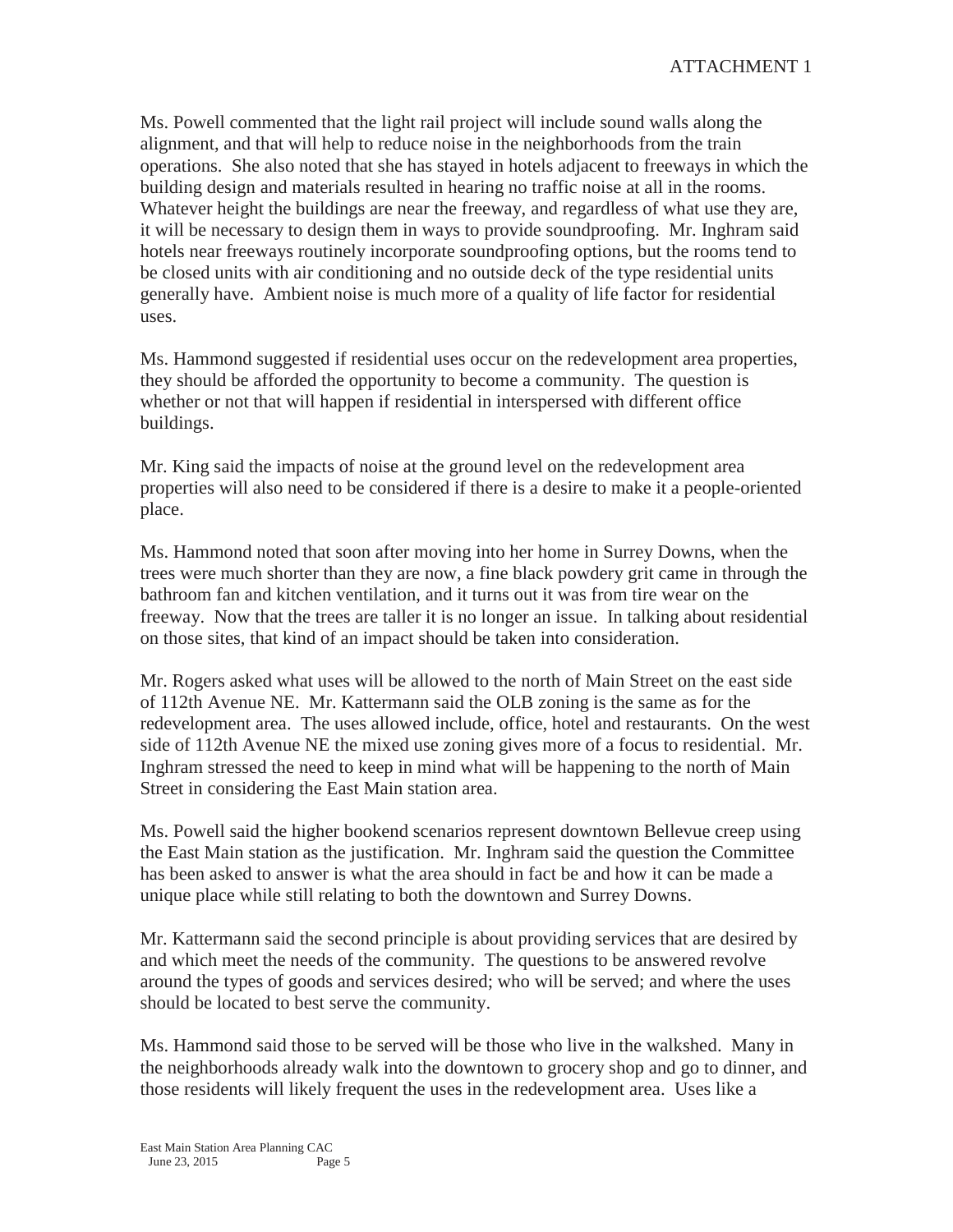grocery store or daycare are more often than not used by customers who come by car.

Chair Lampe noted that some traffic numbers were supplied along with the various land use scenarios so there had to have been some underlying assumptions made about allowed uses. Mr. Inghram said as the Committee talks about specific uses additional study can be done to determine the traffic impacts they generate.

Ms. Powell asked if the zoning would prohibit locating an elementary school there. Mr. Inghram said it would not. Mr. Kattermann said the only uses the Committee had previously talked about not wanting to see on the site was big box retail and campus-style office. Mr. Thurston said he would rule out manufacturing.

Mr. Thurston said the various properties in the redevelopment area have the potential of developing into a single district. He said he favors the notion of creating a walking neighborhood with good connections to other areas, and a development pattern involving mixed use, open pedestrian areas and small retail uses, all of which would be complementary to Surrey Downs.

Ms. Hammond asked what putting Main Street on a road diet and not changing the left turn from SE 4th Street onto 112th Avenue SE will do to the ability to choose the various scenarios? She suggested the restrictions could serve to keep the district from being viable.

Mr. King said one unique thing about the redevelopment site is that it sits next to a freeway. One way or another the noise issue will need to be addressed in considering amenities for the area. He said it would be interesting to know if other cities have elected to locate schools adjacent to busy freeways.

Mr. Rogers commented that little had been said about economics and the tax revenues associated with the various scenarios. Mr. Inghram said the Council has been more focused on making sure what happens in the redevelopment area will fit with the surrounding areas rather than what will generate the most revenue for the city. In general, the denser the development the higher the property values, and the more businesses the more taxable income there will be. Character, uses and services are the determining factors rather than tax revenues. Mr. Kattermann added that the other piece of the economic focus is what the market support is for the various uses. Plans are easily drawn up, but if there is no market for retail, residential, hotel or office in a given area, the plans will mean nothing. The analysis done by the consultant to date indicates there is a market for the uses that have been discussed for the redevelopment area.

Ms. Hammond said the homes closest to the station will tend to retain or gain in value, while homes along the track line between stations will tend to lose value. What the redevelopment scenarios can do is offset any loss in value by providing the services people want and need.

Mr. Thurston said one of the unique features of the area is the 13-acre park that will serve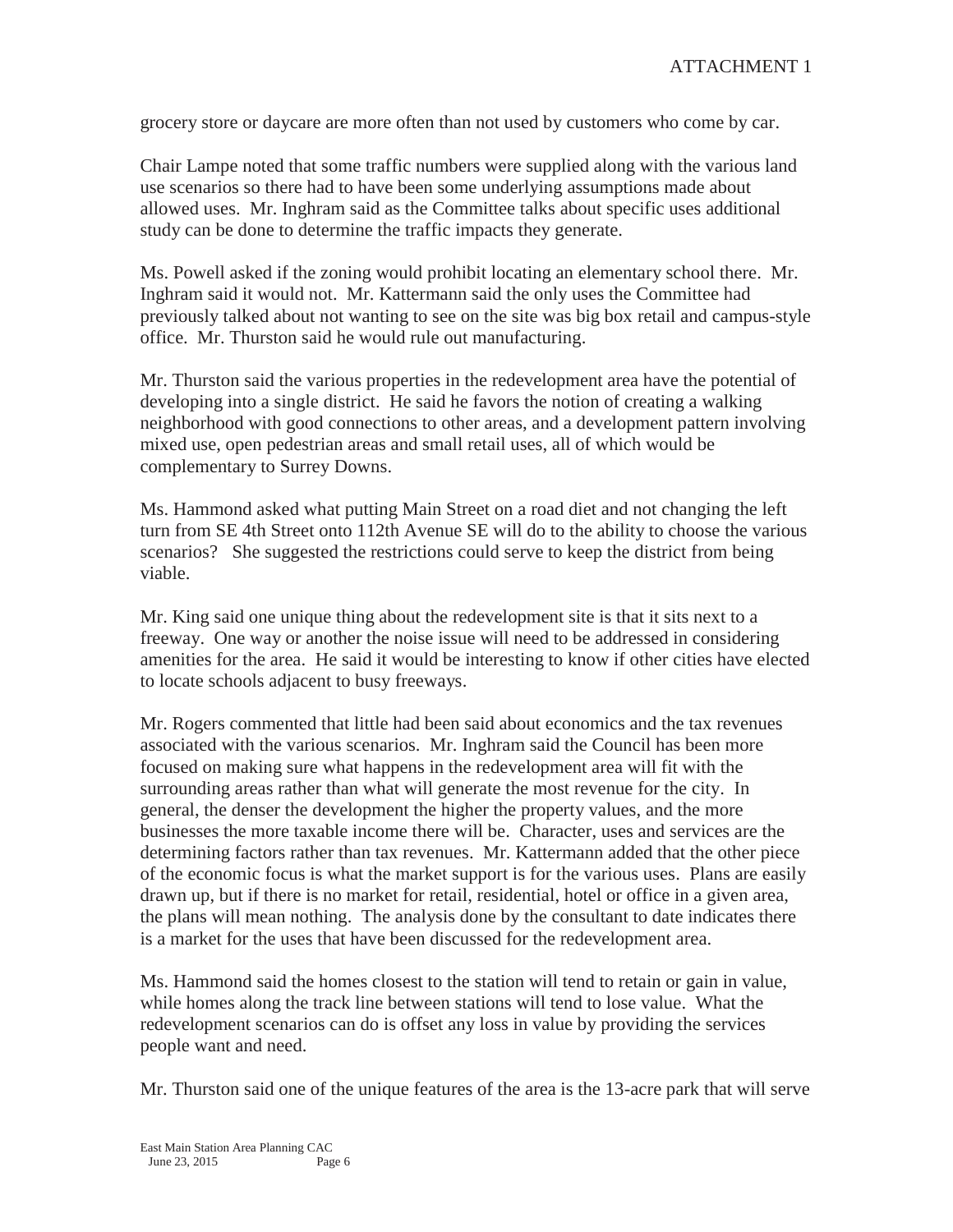as a dynamic interface between the station and the redevelopment area. Under Scenario 4 the Bellevue Club site is shown to have something like six or seven stories of parking, large enough to support something like 2000 cars and rival the South Bellevue park and ride. Such a structure would be taller than the existing buildings on the site, and the Bellevue Club would not choose to pursue that option.

Mr. Kattermann pointed out that while the plan has a 20-year horizon, none of the development scenarios will necessarily occur within that timeframe. Mr. Kattermann asked if there were uses other than big box retail, campus-office and manufacturing uses the Committee would not want to see.

Answering a question asked by Ms. Powell, Mr. Inghram said the typical rule of thumb is that big box retail uses are standalone buildings encompassing 100,000 square feet or more. A Whole Foods is on the order of 60,000 square feet, and the Home Depot in Bellevue is 114,000 square feet. A Trader Joe's is usually between 10,000 and 20,000 square feet, and Best Buy tends to be on the order of 35,000 square feet.

Ms. Hammond suggested that whichever scenario is chosen, the developers will need to have enough flexibility to make their properties a useful part of the district. Large retail might be appropriate for the site, provided it is not standalone and not overly large.

Mr. Rogers asked what was a campus-office use is and Mr. Kattermann said the reference is to a single-use corporate campus, like a Microsoft satellite campus with only a single tenant.

Ms. Powell said it would be helpful for the Committee to have a list of use definitions to refer to when making decisions. Mr. Inghram stressed that rather than outlining for the Committee what is allowed and what is not allowed, staff was seeking input as to what the Committee would like to see in the redevelopment area.

With regard to manufacturing, Ms. Powell said she could envision some cottage industry there, or a craft brewery, but not a Coca Cola bottling plant. Ms. Hammond said she would not want to see light industrial uses included but would be okay with a craft brewery.

Mr. King commented that single-level buildings, whether manufacturing or some other use, will not do much to help attenuate noise. That applies to big box stores as well.

Ms. Powell said the Parks and Community Services Board has for some time talked about the need to have a public swimming pool and community center in or close to the downtown. Such a facility would be a good fit for the area.

Ms. Hammond called attention to the amount of retail space shown in the various scenarios and asked if there could be more or less? Mr. Inghram said it is not a question of trying to predetermine what the zoning would allow so much as it is a question of what the market would do. Generally the market is pretty stingy about the amount of retail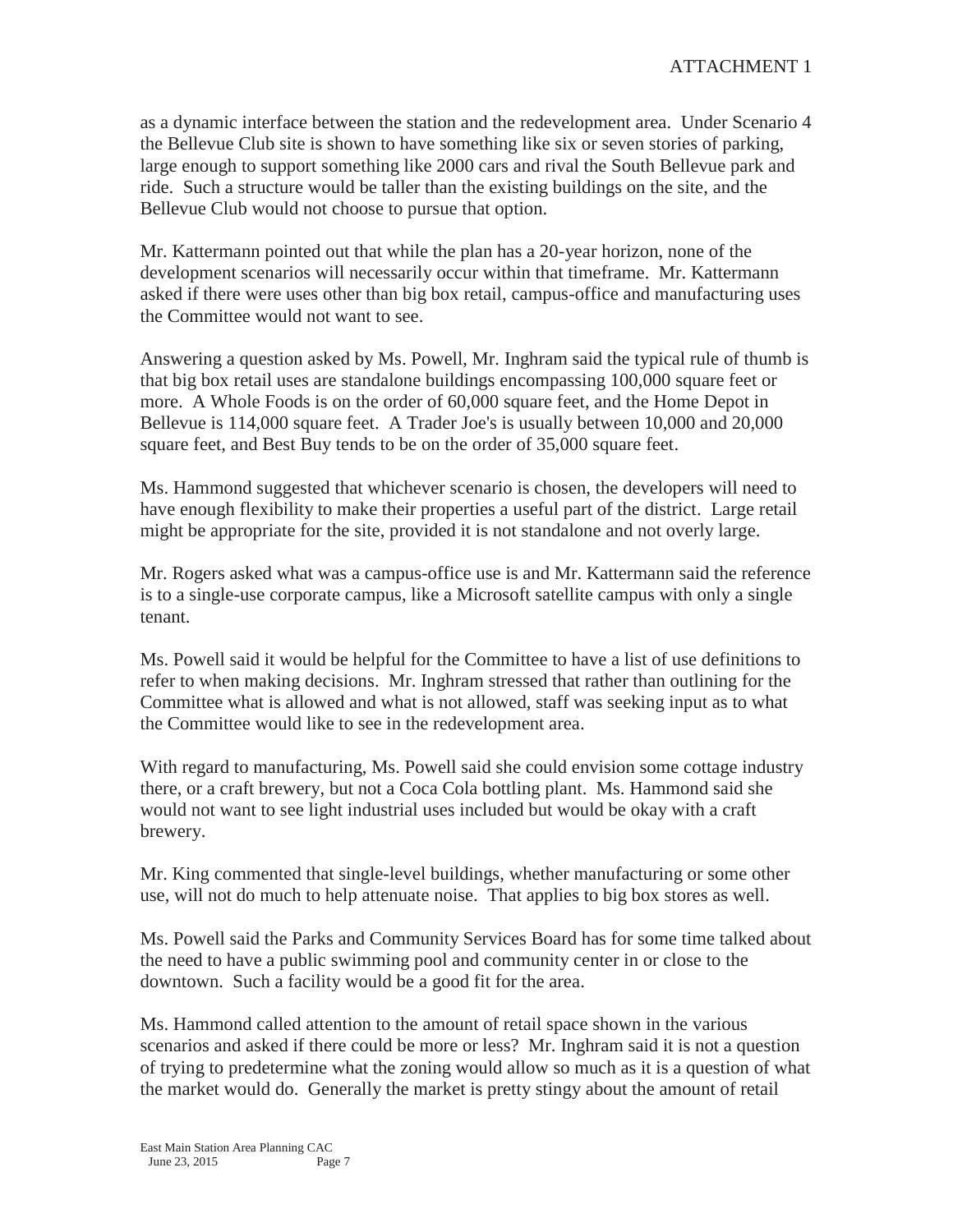space it wants to support. If there is a limited amount of retail that can be supported, the question is where to put it. One option is to concentrate it facing 112th Avenue SE; another would be to locate it on the perpendicular streets; still another option would be to concentrate it on the interior of the neighborhood, maybe facing a courtyard area. The economic potential for including retail uses on the ground floor of every building probably does not exist.

Mr. Bertolet commented that the scenarios generally concentrate the retail uses near the corner of Main Street and 112th Avenue SE. That was done intentionally to show that could be a node of activity across from the station. The scenarios also show some retail going in to the east between the two residential towers on 112th Avenue SE as another way of focusing retail and potentially drawing people into the site.

Answering a question asked by Mr. Thurston, Mr. Kattermann said the Committee has not been asked to design each site. The markets and demands will change over time. The Committee has been asked to identify high-level concepts that will be best for the community. He also explained that density is a term generally reserved for residential developments and is applied as the number of dwelling units per acre. The floor/area ratio calculation can apply to different uses and has more to do with the bulk and scale of buildings; building height is a factor as well. Mr. Thurston said if the Bellevue Club site is going to support any expansion, it will be necessary to build over parking given the limitations of the site. He said he would prefer to see taller buildings rather than shorter horizontal buildings in order to preserve as much open space as possible.

Mr. Kattermann called attention to the 130th Avenue station where the zoning will allow for a mix of uses, including retail. One of the principles in the plan for that area is that the sites around where the new station will be located will primarily have retail uses as a way to create a main street look and feel. The Committee is free to recommend applying or not applying the same principle to the East Main redevelopment area. The zoning allows for mixed use but most of the properties along 112th Avenue SE are single-use residential or hotel. The Committee could conclude that where there will be pedestrian plaza spaces, services and retail uses on the ground should be required.

Ms. Hammond asked about signage. She allowed that store owners certainly will want to identify themselves, and drivers also need to know where a store is so it can be accessed. Residents, however, do not look as favorably on signs, especially if they can be seen from residential properties. Mr. Kattermann said the Committee can make recommendations as to the type and location of signage. He added that if the redevelopment area becomes a pedestrian-oriented area, big signs will not generally be needed.

Ms. Powell commented that each increase in density will increase the demand on roadway infrastructure. She said she was having a hard time fathoming how the Surrey Downs and Bellecrest neighborhoods will be able to peacefully and sanely endure the demand for transportation infrastructure. Nothing is being said about that as being part of the picture. The Committee is focused on only its one little piece when in reality the downtown and Wilburton and other things will be developing and adding trips. The big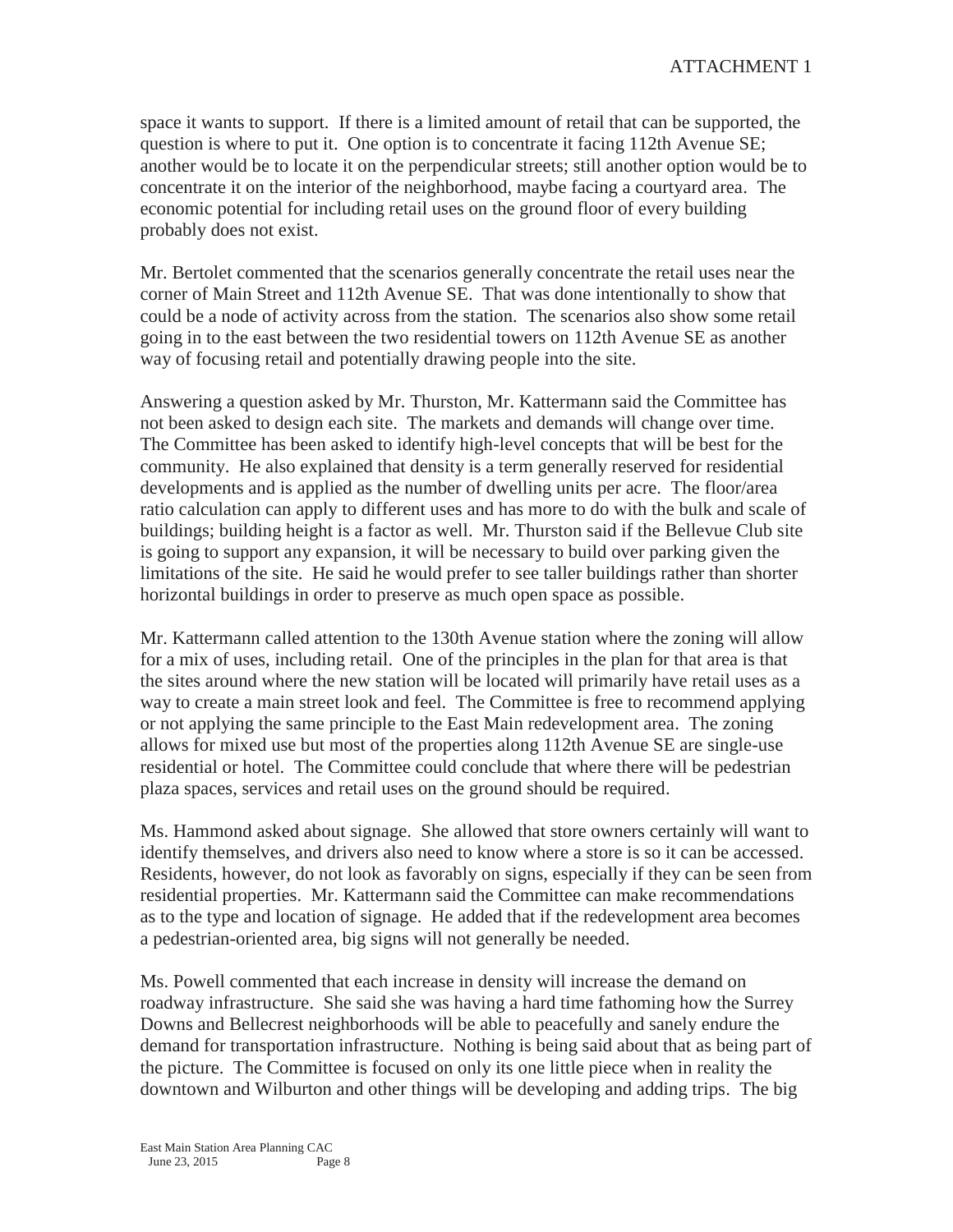picture of traffic infrastructure costs and demands needs to be taken into consideration. She asked what is to keep Surrey Downs itself from just being upzoned in time. Mr. Kattermann reminded the Committee members that they will be recommending how much development should be allowed in keeping with what is appropriate for the area. Traffic is and will continue to be a part of the discussion as things move forward. One of the reasons the four scenarios were developed, including the maximum of Scenario 4, was to highlight the potential impacts from the highest amount of development. The scenarios are not predictions but rather relative comparisons. Once there is a recommendation from the Committee in hand regarding a level of development, a more detailed analysis of the potential traffic impacts will be conducted. That work will include improvements necessary to mitigate for the additional traffic.

Answering a question asked by Mr. King, Mr. Kattermann said he was not aware of any national standards for having residential located next to significant business development neighborhoods, but there are models that can be relied on. One of the very best models is the wedding cake approach in place in Bellevue that governs transitions from the higherintensity core to the lower-intensity residential areas.

Mr. Thurston said parking, traffic and density is always a concern. With regard to the Bellevue Club he said adding square footage in order to provide more resources would not necessarily translate into more members and thus additional traffic impacts. And because members are not visiting the site every day, adding a thousand new members would only add 46 trips to the system during the peak period. Adding 50 hotel rooms to the site would only increase the number of trips by six.

Ms. Hammond said for the next meeting she would like a definition of how much traffic a collector/arterial is intended to carry.

Ms. Powell said she would like to see a traffic analysis for the entire Southwest Bellevue subarea and the Downtown subarea, with a special focus on the 112th Avenue NE corridor. She said she also would like to know the time horizons for subarea planning, Sound Transit planning, and the East Main station planning to see if they are in agreement.

# 4. PUBLIC COMMENT

Ms. Renay Bennett agreed with the need to have in hand the time horizons so the Committee can be sure it is comparing apples to apples. Numbers are coming in from Sound Transit and the Downtown Livability Initiative and even the Puget Sound Regional Council and an attempt should be made to reconcile them. There are several competing planning processes currently under way, including the East Main station area planning work, the light rail permitting work, and the Downtown Livability Initiative work. None of them involve subarea updates. It has been a long time since any of the subareas were updated so no one is really looking at the big picture. Rather than just noise walls, consideration should be given to requiring Sound Transit to construct noise absorption walls; that will be particularly important for the businesses on the east side of